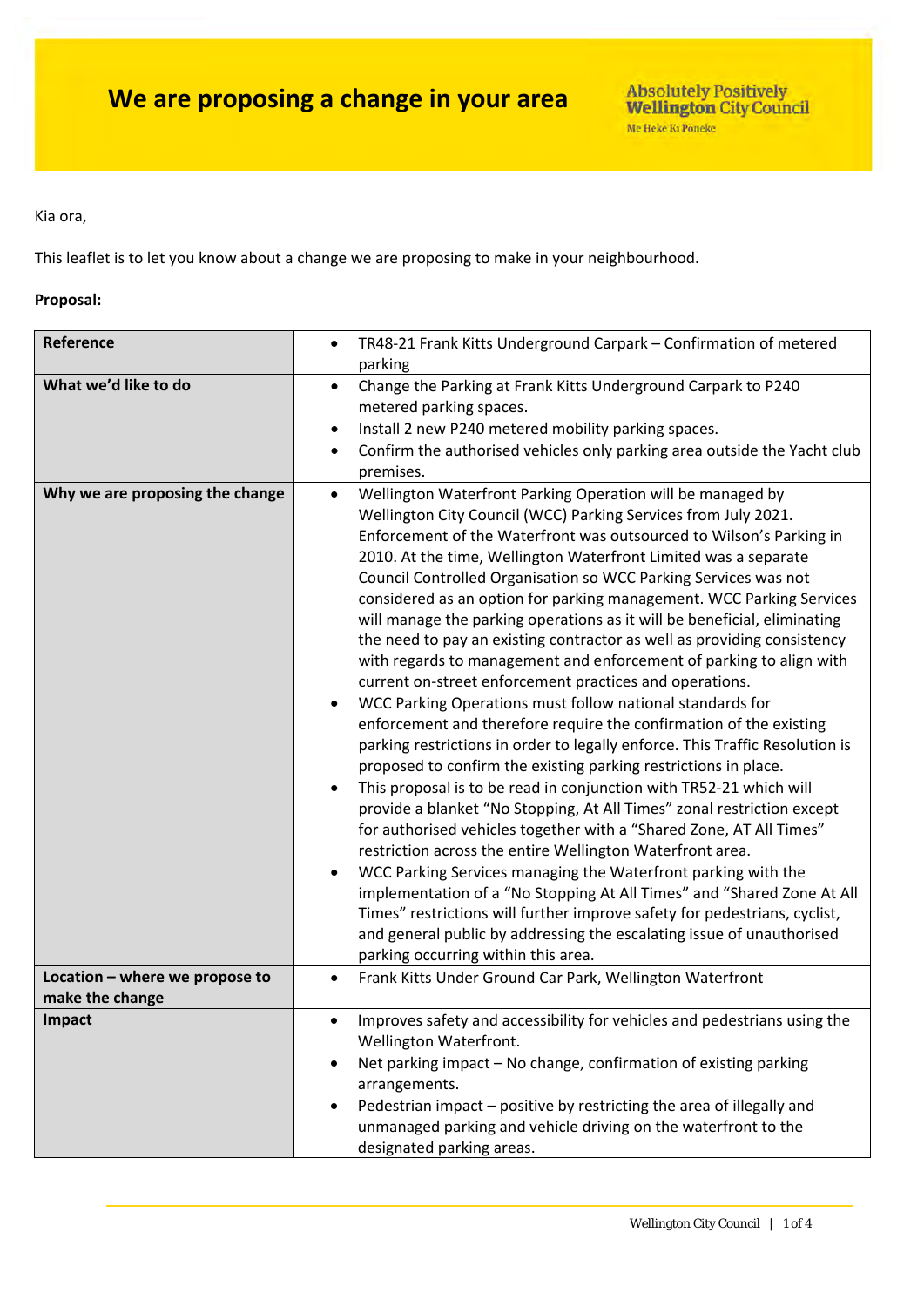## **We are proposing a change in your area**

|                                           | Annual parking revenue impact - Part of an estimated \$642k per annum<br>across the waterfront<br>Improved efficiency and enforcement - providing consistency to<br>enforcement operations with current on-street practices whilst creating<br>less confusion when customers are seeking answers to their parking and<br>infringement queries.                                                   |
|-------------------------------------------|--------------------------------------------------------------------------------------------------------------------------------------------------------------------------------------------------------------------------------------------------------------------------------------------------------------------------------------------------------------------------------------------------|
| How this relates to the parking<br>policy | Supports a shift in the mode of transport used - facilitate a shift to<br>$\bullet$<br>active modes (e.g. walking and cycling) and public transport through<br>parking management and pricing, to move more people while driving<br>fewer vehicles.                                                                                                                                              |
|                                           | Support safe movement - facilitate the safe and efficient movement of<br>people and goods by focusing on people safely moving along the<br>transport corridors rather than people parking in these corridors where<br>active transport is to be encouraged.                                                                                                                                      |
| <b>Additional Information</b>             | Reduced expenditure within Wellington City Council - eliminating the<br>$\bullet$<br>need to pay existing external contractors.<br>The Waterfront is to support people who visit, live and work in the CBD<br>and Waterfront and is not intended for commuter parking. The WCC<br>Parking Policy aligns with this proposal by prioritising the waterfront<br>area for active modes of transport. |
|                                           | To view the legal description for this Traffic Resolution, an electronic<br>copy of the report will be available on the Council's website from 9.00am<br>Tuesday 2 March 2021 at www.wellington.govt.nz/haveyoursay or you<br>can call (04) 499 4444 and we will send one out to you.                                                                                                            |
| <b>Feedback</b>                           | If you would like to provide us with specific feedback, you can do<br>so by filling out an online submission form, downloading a<br>printable submission form on<br>www.wellington.govt.nz/haveyoursay or emailing us at<br>trfeedback@wcc.govt.nz.<br>Please note if you are giving feedback the consultation period opens<br>9.00am Tuesday 2 March and finishes 5.00pm Monday 22 March 2021.  |
| <b>Next Steps</b>                         | Feedback collated by Tuesday 23 March 2021.<br>1.<br>The proposal will go to the Strategy and Policy Committee on Thursday<br>2.<br>22 April 2021.<br>3. If approved, the proposal will be installed within the following 3 months.                                                                                                                                                              |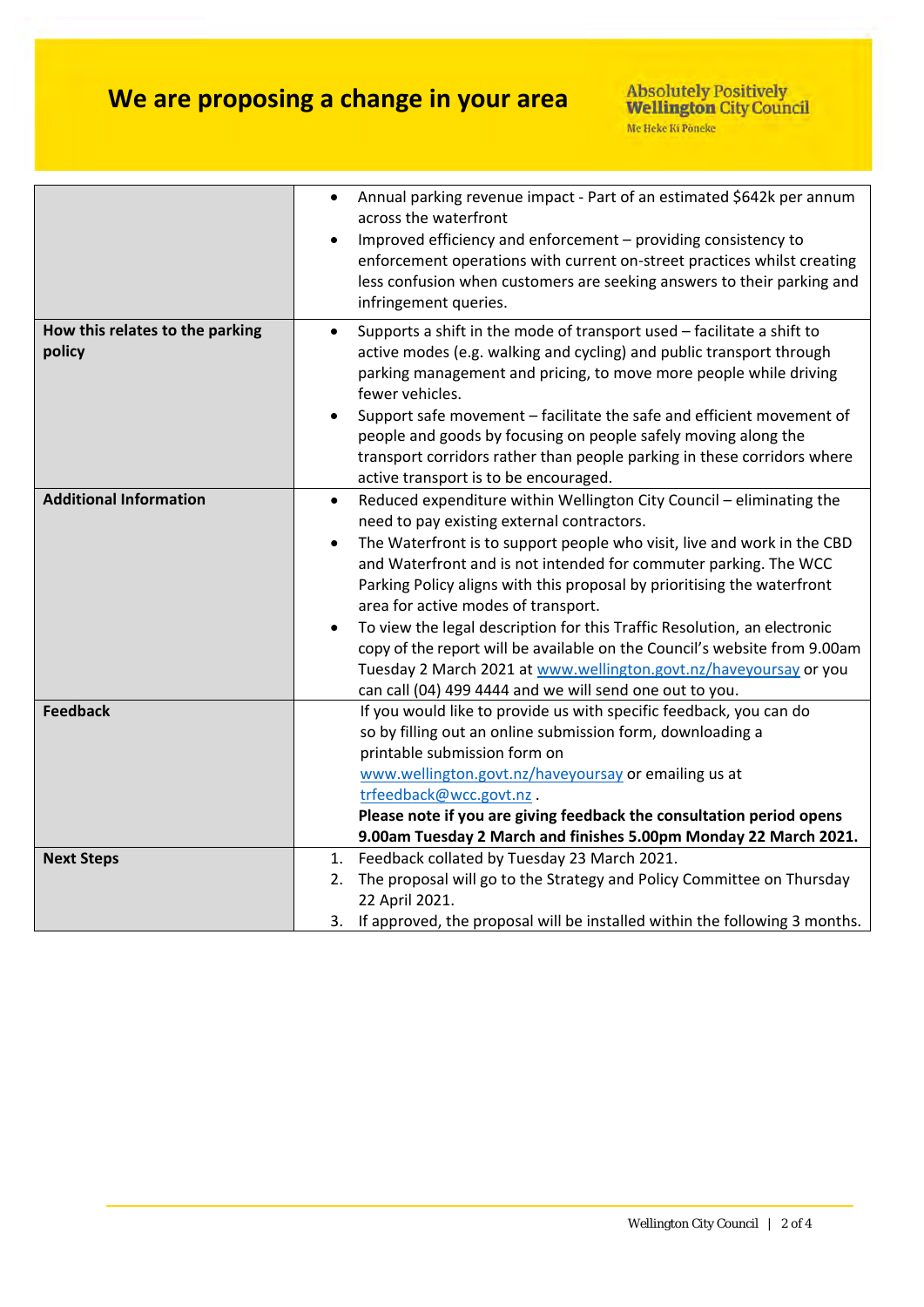### **We are proposing a change in your area**

Absolutely Positively<br>Wellington City Council Me Heke Ki Pôneke

# EGEND Mobility Parking P240 Maximum Metered Parking P240 Maximum Yacht Club Parking Only Frank Kitts Underground Parking, wi: A Helm inable the accurs by an complete<br>to an it. Peters is boundary (Ass a of the Info Wellington Waterfront 쒾 Proposed confirmation and changes e Mercator projection, using New Zeala<br>in Now Zoulond: Grown Gopyright Rouse<br>pywilte Wellington City Council<br>pprovist<br>Yojast Dirastor)<br>In uered from Land Information<br>on over April-May 2017, Cop<br>(IMapping Limite), Drawing Rof: DIV Scale: (A4 1:250)

**Traffic Resolution Plan: TR48‐21 Frank Kitts Underground Carpark – Confirmation of Metered parking**